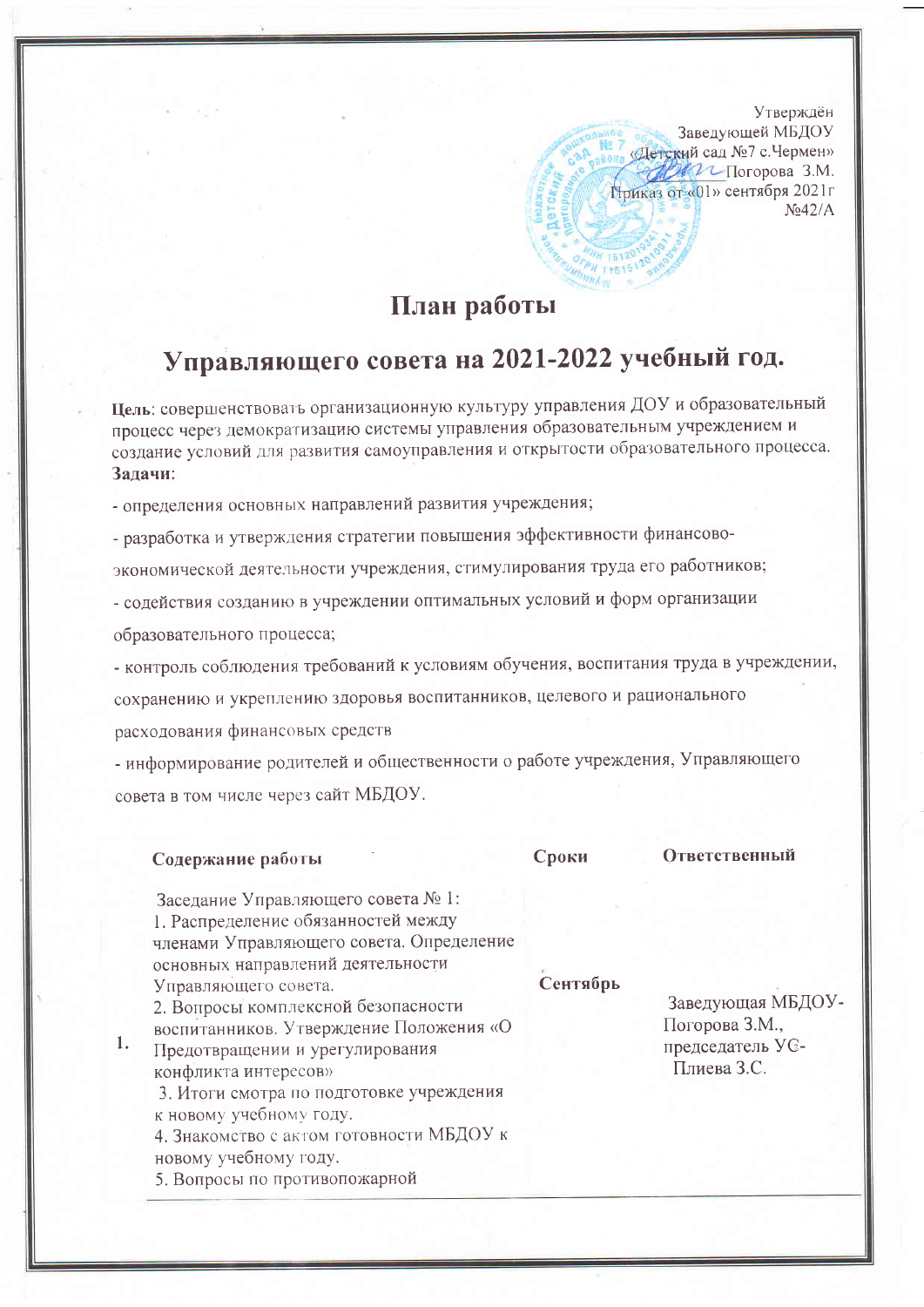безопасности оезонасности<br>6. Контроль за качеством организации<br>питания в учреждении.

| 2. | Заседание Управляющего Совета № 2<br>1. Исполнение нормативно-правовых<br>документов, как одно из условий<br>организации сотрудничества детского сада и<br>семьи.<br>2. О подготовке и проведении праздников:<br>«День матери» и «Неделя здоровья»<br>3. Анализ работы с детьми-инвалидами,<br>детьми из неблагополучных семей.<br>Определение форм и методов дальнейшей<br>работы для эффективной деятельности и<br>значимости в работе с такими семьями. | Октябрь | Заведующая МБДОУ-<br>Погорова З.М.,<br>председатель УС-<br>Плиева З.С. |
|----|------------------------------------------------------------------------------------------------------------------------------------------------------------------------------------------------------------------------------------------------------------------------------------------------------------------------------------------------------------------------------------------------------------------------------------------------------------|---------|------------------------------------------------------------------------|
| 3. | Заседание Управляющего совета № 3<br>1 Профилактика детского дорожно -<br>транспортного травматизма.<br>Организация работы по охране жизни и<br>здоровья детей.<br>2. О проведении работы по профилактике<br>ОРЗ и ОРВИ.<br>3. Отчет по охране труда и технике<br>безопасности, соблюдению санитарно-<br>гигиенических норм и правил за 2020-<br>2021уч.год<br>4. О подготовке и проведении праздника для<br>детей «Новый год».                            | Деабрь  | Заведующая МБДОУ-<br>Погорова З.М.,<br>председатель УС-<br>Плиева З.С. |
|    | Заседание Управляющего совета № 4<br>1. Анализ выполнения плана финансово-<br>хозяйственной деятельности МБДОУ за<br>2020-2021 год.<br>2. Анализ выполнения муниципального<br>задания МБДОУ за 2021 год.<br>3. Работа коллектива по сохранению и<br>укреплению здоровья воспитанников.<br>Роль активности ребенка в течении дня.<br>4. Рассмотрение конфликтных ситуаций:<br>жалоб, заявлений, предложений от                                              | Февраль | Заведующая МБДОУ-<br>Погорова З.М.,<br>председатель УС-<br>Плиева З.С. |